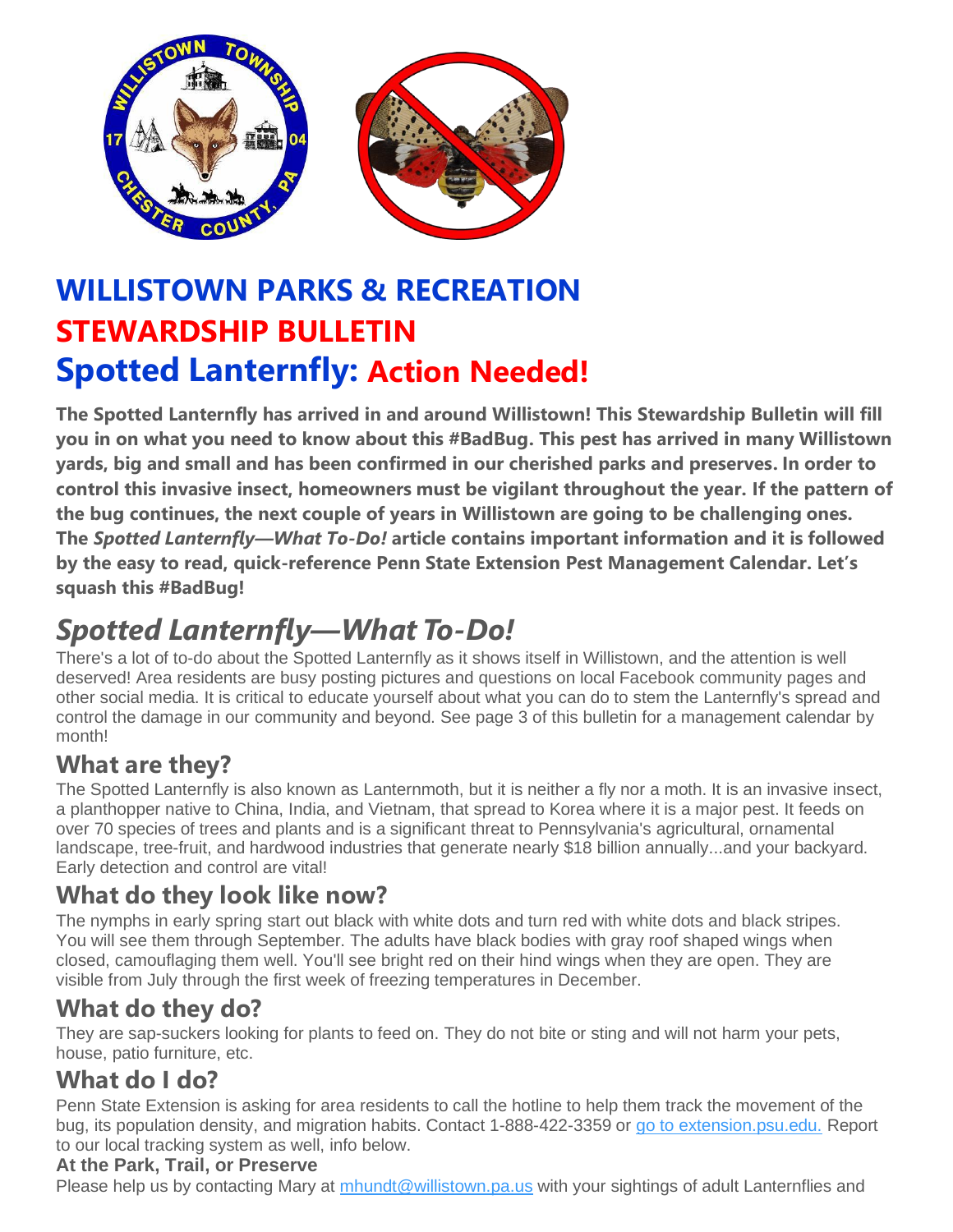egg masses. Provide the property, specific location, and any action you took. There are SLF sanitizer dispenser stations at Fox Hollow Trail, Okehocking and Serpentine Preserves, and Greentree Park.

#### **Local Lanternfly Data Collection**

Willistown Parks & Recreation is collaborating with West Chester University's Spotted Lanternfly "Citizen Science Data Collection Project" created by grad student Gabrielle Long. Will you help us track this nasty bug as it moves through our area? Please [visit the](https://wcupagis.maps.arcgis.com/apps/Cascade/index.html?appid=860e68f67bab402ca2f8d0ae22a1112a) GIS Story Map here or by searching Spotted Lanternfly Management on our website. The Story Map includes pertinent information and graphics about the Lanternfly, and you'll find the sightings map under "Student Work."

#### **Phone App Makes Reporting Easy!**

If you'd like to make a report from your smartphone, the SLF Data Collection App allows you to report your sighting and provide additional information. [Visit the](https://survey123.arcgis.com/share/d2b8c211c8d646b5b512d46201183299) app, Scan the QR Code to the right or visit our website under Spotted Lanternfly Management any time to access the code and report your sighting. There are free QR readers available for download in your mobile app store. Please spread the word to your friends and neighbors!



#### **Scrape the Eggs**

From now through end of May, when the Spotted Lanternfly eggs hatch, monitor your equipment, trees, decks, structures including your houses, and rocks in your yards and those in your favorite parkland destinations for egg masses. Scrape the egg masses into a plastic bag with rubbing alcohol or hand sanitizer and notify Penn State Extension at 1-888-422-3359 or extension.psu.edu.

#### **At the Park, Trail, or Preserve:**

Please use the bags, sanitizer, and a stick or credit card to scrape any egg masses you see, then tie the bag and put it in the trash. The [Willistown Township website links](https://www.youtube.com/watch?v=WoFp_MbDiE8&feature=youtu.be) to a video on how to remove the egg masses. [Notify Mary](mailto:mhundt@willistown.pa.us?subject=Spotted%20Lanternfly%20Sighting) of sightings in Willistown parkland.

#### **Tree of Heaven**

The SLF's favored food source is this invasive plant that originated in China. PSE has Tree of Heaven identification guidelines on their website. It is extremely important to know how to manage this tree! Just cutting it down will bring it back ten-fold, and eradicating it means that the SLF will find another plant to feed on in your yard. You may want to turn some of your trees into trap trees next year by feeding the tree insecticide and allowing the flies to feast on the tree and die. See the management matrix below for some detail on management.

#### **SLF Quarantine Area**

The SLF Quarantine Area Chester and Delaware Counties among many others. Residents are to follow the PA Department of Agriculture's Compliance Checklist, and businesses, agencies, and organizations who move vehicles, products, or other conveyances within or out of the Quarantine Area are required to have a permit.

#### **Check Before You Travel**

Be sure to check your vehicle for the insects and any materials you are transporting for hitchhiking Lanternflies before you leave the SLF Quarantine Area described above and follow the Compliance Checklist.